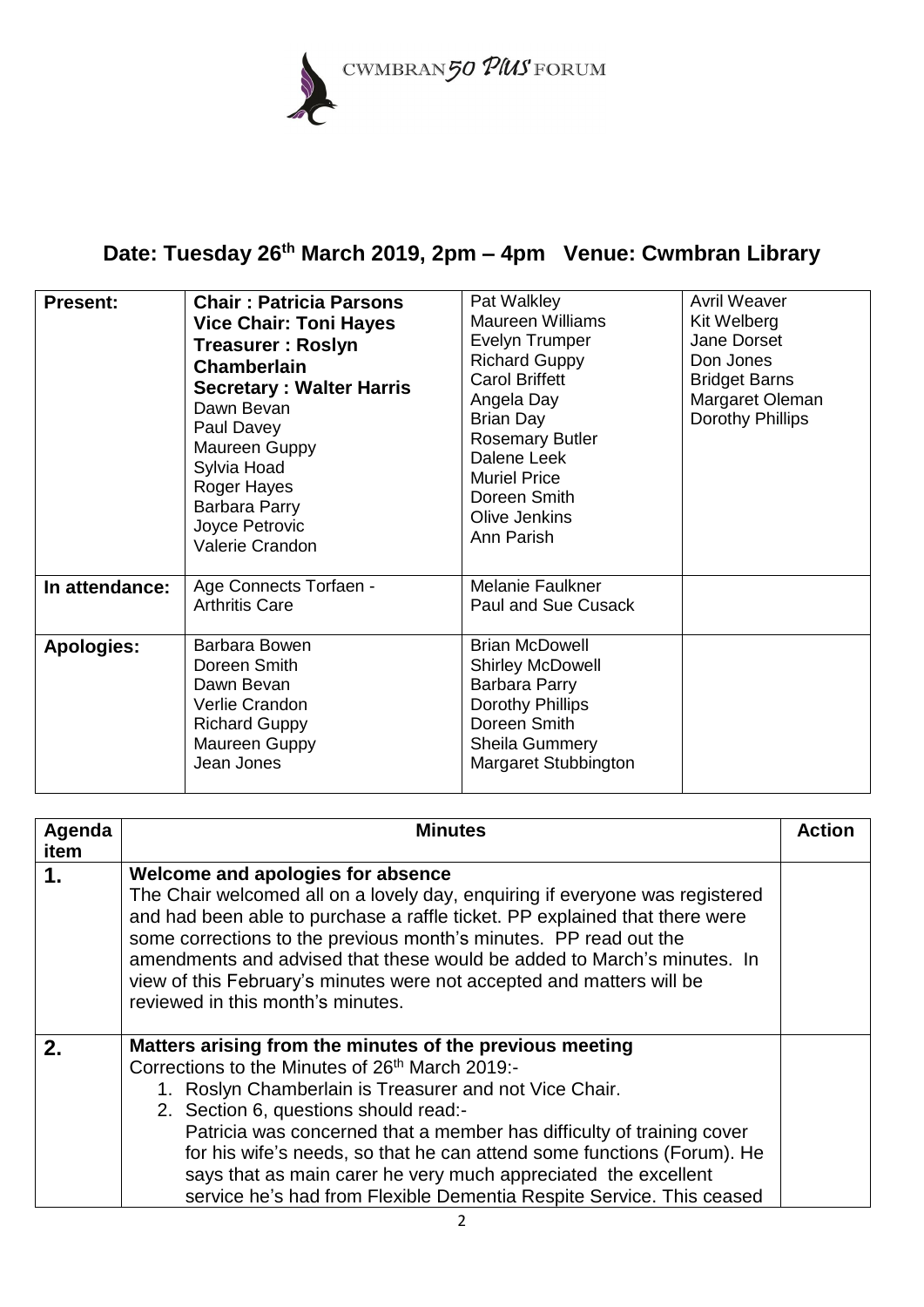|    | quite suddenly and he's had difficulty in receiving an explanation as to<br>why and thought the Commissioner may have an explanation. He<br>wondered if it was a service suffering from financial difficulties. If so<br>would the Welsh Government finance this much needed, valuable<br>service. The Commissioner advised that he should contact her office<br>and a case worker would be available for advice/support. The member<br>has been contacted by the Dementia Service and an appointment<br>made to visit him.<br>3. Walter Harris question re budget allocation.<br>4. Walter Harris did not set up Webster. |  |
|----|----------------------------------------------------------------------------------------------------------------------------------------------------------------------------------------------------------------------------------------------------------------------------------------------------------------------------------------------------------------------------------------------------------------------------------------------------------------------------------------------------------------------------------------------------------------------------------------------------------------------------|--|
| 3. | Speakers: Paul and Sue Cusack, Arthritis Care.<br>Chair welcomed Paul and Sue to the Cwmbran Forum. Paul introduced he<br>and Sue as volunteer trainers with Versus Arthritis. He explained that Versus<br>Arthritis was a merging of Arthritis Care and Arthritis UK. Versus Arthritis<br>strive to increase awareness of Arthritis and Arthritis UK are involved in the<br>development of Medication to treat Arthritis. He pointed out that leaflets<br>covering all aspects of the subject were at the rear of the room and available<br>for all to take away as required.                                             |  |
|    | Paul advised that 10 million people in the UK have been diagnose with<br>Arthritis, there are 200 plus different types and all come under different<br>headings.                                                                                                                                                                                                                                                                                                                                                                                                                                                           |  |
|    | Sue explained she had been diagnosed with Osteoarthritis 36 years ago and<br>suffered with carpel tunnel, has sustained fractures, has severe problems with<br>her thumbs and is waiting for an operation.                                                                                                                                                                                                                                                                                                                                                                                                                 |  |
|    | Paul informed a diagnosis of Arthritis does not mean you are not able to do<br>anything. However, a purpose made drug to deal with all pain is nearing trial<br>stage and subsequent to that would be available within 5 years.                                                                                                                                                                                                                                                                                                                                                                                            |  |
|    | Question: Who suffers with Arthritis?<br>Answer: Osteoarthritis is most common in women over 45. However, young<br>people can also be diagnosed and some children can even be born with<br>Arthritis.                                                                                                                                                                                                                                                                                                                                                                                                                      |  |
|    | Paul further advised dealing with the condition involves learning to deal with<br>each day, to plan, rest and manage yourself. There are different ways to<br>manage the pain and these vary with each individual. It is best to work within<br>their own range or abilities and have a mind set to keep going. There will be<br>good days and bad days. He went through the various leaflets available and<br>how they could be of assistance.                                                                                                                                                                            |  |
|    | Paul also explained that distraction techniques could assist when in pain such<br>as watching television, eating chocolate of just doing something you found<br>pleasurable. Never ignore the pain but use the tools you have developed to<br>help life improvement. There is also a household aids booklet in progress<br>which will offer items such as jar openers.                                                                                                                                                                                                                                                     |  |
|    | Sue explained lots of people lose their confidence when they are diagnosed.<br>From her own personal experience, she has had to use a walking stick in the<br>last 2 years and this has had an effect on her confidence. Paul explained, a<br>lot of people feel isolated and Versus Arthritis are trying to promote support                                                                                                                                                                                                                                                                                               |  |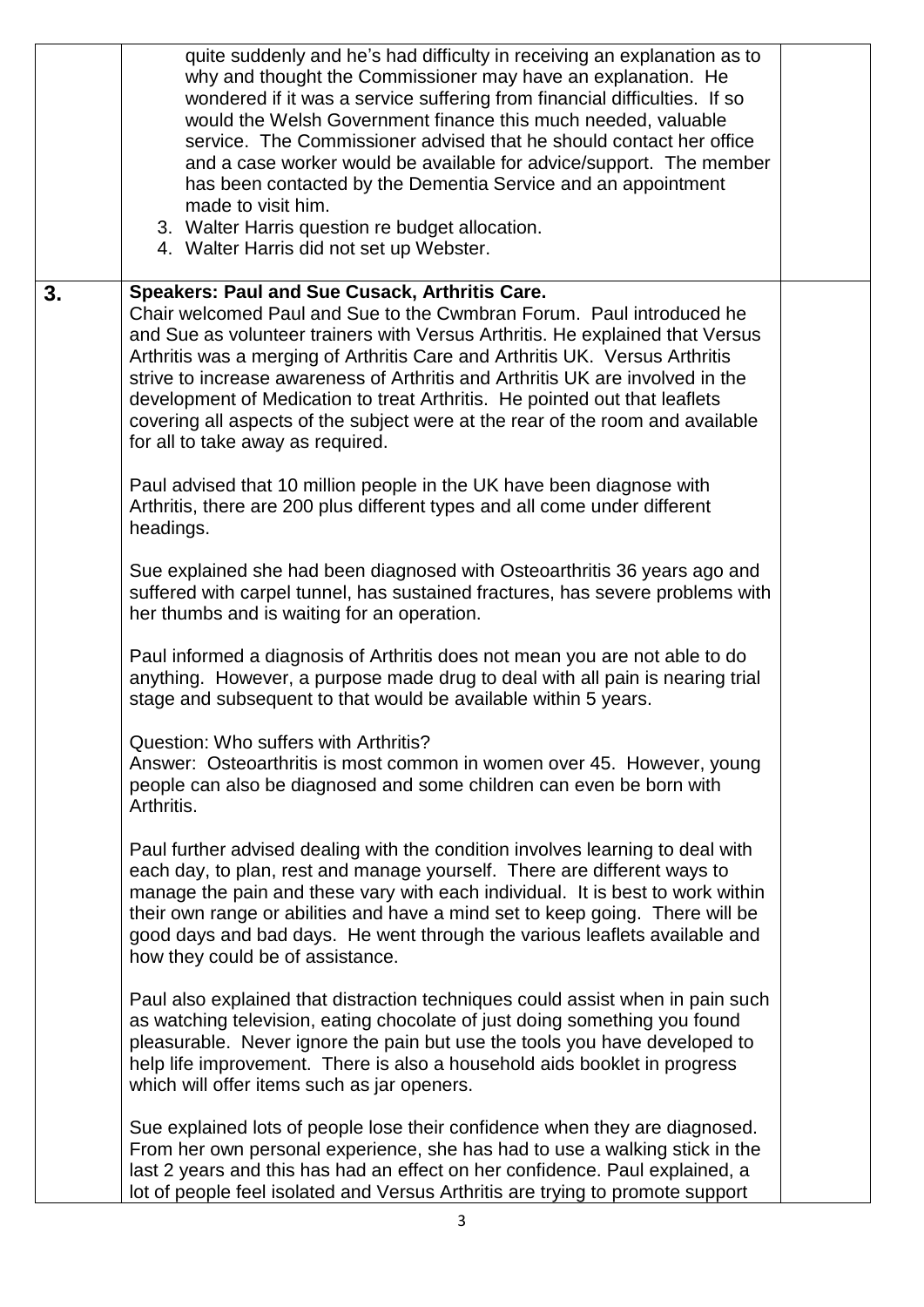|    | groups to enable sufferers to assist each other. The goal is for no-one with<br>Arthritis to be alone.                                                                                                                                                                                                                                                                                                                                                                                                                                                                                                                                                                                                                                                                                                                                                                                                                                                                                                                                                                                                                                                                                                                                                  |  |
|----|---------------------------------------------------------------------------------------------------------------------------------------------------------------------------------------------------------------------------------------------------------------------------------------------------------------------------------------------------------------------------------------------------------------------------------------------------------------------------------------------------------------------------------------------------------------------------------------------------------------------------------------------------------------------------------------------------------------------------------------------------------------------------------------------------------------------------------------------------------------------------------------------------------------------------------------------------------------------------------------------------------------------------------------------------------------------------------------------------------------------------------------------------------------------------------------------------------------------------------------------------------|--|
|    | Paul then advised that for himself he manages the condition with pain killers<br>and continues to work. Just because you have the diagnosis it does not<br>necessarily mean you are on the "scrap heap". Some people manage with<br>pain killers, exercise, diet, injections but there is no cure.                                                                                                                                                                                                                                                                                                                                                                                                                                                                                                                                                                                                                                                                                                                                                                                                                                                                                                                                                      |  |
|    | PP added that as a former Health Professional she had noticed that the<br>stereotypical image of a person with arthritis being old and in a bath chair was<br>showing change. There is a new fashion for using "Mindfulness" for dealing<br>with pain along with other complimentary therapies. She asked Paul what<br>their stance was on complimentary therapies. Paul answered that Versus<br>Arthritis cannot actively promote such therapies and it would be up to the<br>individual to make the decision as to whether these would be beneficial.                                                                                                                                                                                                                                                                                                                                                                                                                                                                                                                                                                                                                                                                                                 |  |
|    | Paul then advised that currently children suffering with Rheumatoid arthritis<br>have to go the England for treatment. However, in the future rheumatoid<br>paediatricians will be introduced in Wales. Further there is a shortage of<br>Doctors generally in Wales and this is resulting in some General Practices<br>shutting.                                                                                                                                                                                                                                                                                                                                                                                                                                                                                                                                                                                                                                                                                                                                                                                                                                                                                                                       |  |
|    | PP suggested it may be beneficial for Paul to be in contact with Age Connects<br>at Widdershins to discuss the possibility of a future Support Group.                                                                                                                                                                                                                                                                                                                                                                                                                                                                                                                                                                                                                                                                                                                                                                                                                                                                                                                                                                                                                                                                                                   |  |
|    | Walter Harris asked if Paul was able to supply the figures for Arthritis<br>sufferers in Torfaen. Paul replied this was not possible as the statistics are<br>based on National figures. Walter then asked how people living alone with<br>Arthritis were identified and Paul advised, again this went back to increasing<br>awareness of the condition and its effects.                                                                                                                                                                                                                                                                                                                                                                                                                                                                                                                                                                                                                                                                                                                                                                                                                                                                                |  |
|    | PP thanked Paul and Sue for attending and sharing their experiences. She<br>also expressed a hope that a future Support Group would become available.                                                                                                                                                                                                                                                                                                                                                                                                                                                                                                                                                                                                                                                                                                                                                                                                                                                                                                                                                                                                                                                                                                   |  |
| 4. | <b>Chairs Report: Patricia Parsons</b><br>The Cwmbran 50 Plus Forum Constitution has been rewritten by the Steering<br>Group for the following reasons:-<br>1. To bring our Aims up to date, to reflect current legislation and present-<br>day concerns regarding loneliness and isolation.<br>2. Clarify the management of the Forums' business.<br>3. To prepare a document more appropriate for our needs, with<br>applications to grant providers in mind.<br>It has been necessary to tighten up our understanding and practice of<br>membership definition. To meet this criteria we are stating that the<br>money paid on attendance by each member is regarded as a<br>membership subscription. At the moment it remains at £1 per person.<br>Membership entitles a person to vote at the Annual General Meeting.<br>We are pleased to say you will still be entered for a raffle at each<br>meeting (this is optional).<br>In the future Roslyn will collect your subscription when you are<br>registered at the monthly meeting. Toni and Roger will continue to<br>organise the monthly raffle.<br>We have spent some time re-writing the Constitution and particular<br>thank you to Toni, Anne Evans and Steven. Each member will receive |  |
|    | a copy of the Constitution.                                                                                                                                                                                                                                                                                                                                                                                                                                                                                                                                                                                                                                                                                                                                                                                                                                                                                                                                                                                                                                                                                                                                                                                                                             |  |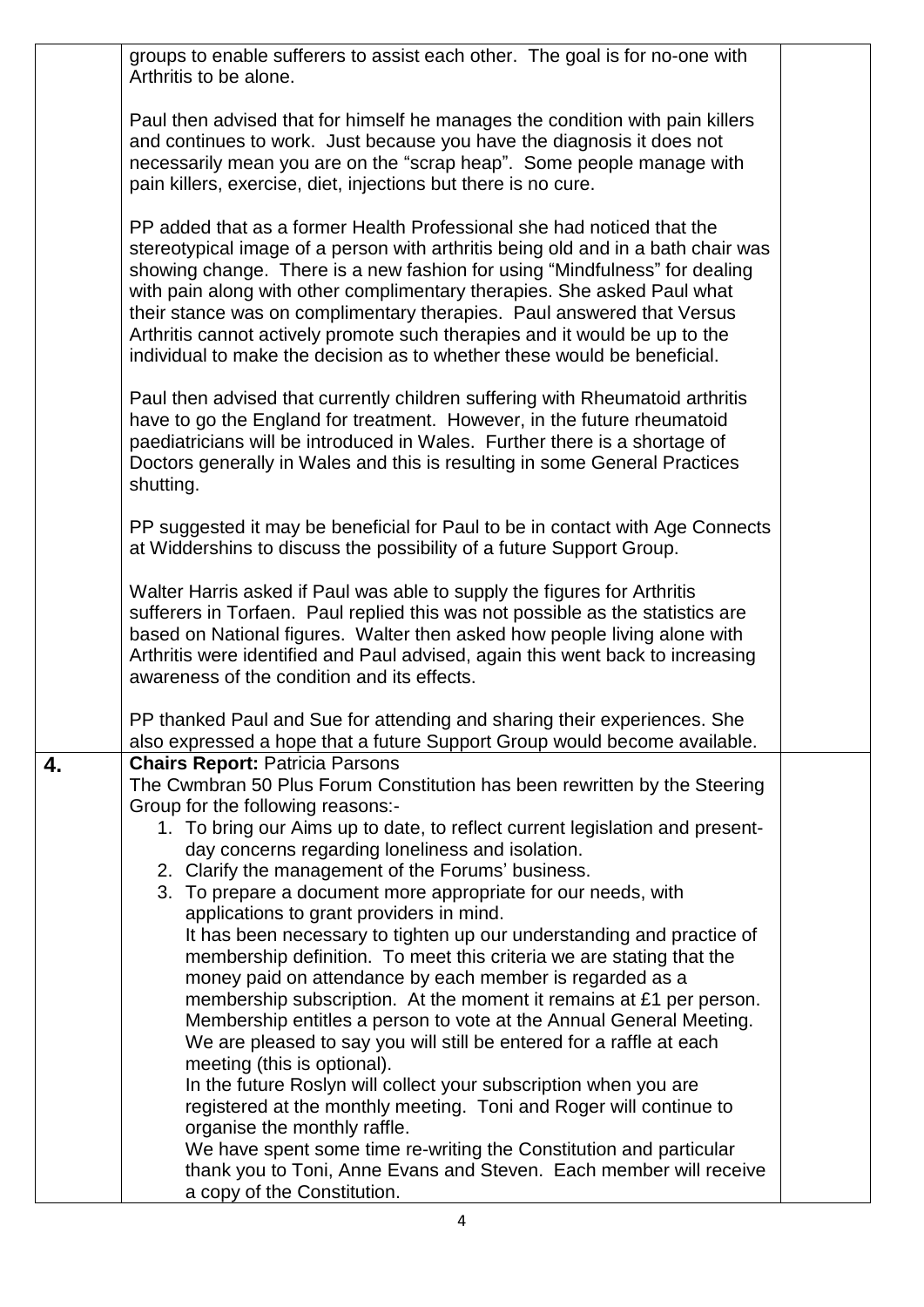|    | Treasurers monthly report -                                                       |  |
|----|-----------------------------------------------------------------------------------|--|
|    | Current account: £1,958.83                                                        |  |
|    | Business Account: £1,005.37 includes 15p interest                                 |  |
|    | Total in bank - £2,964.54                                                         |  |
|    | Cash in hand: £94.25                                                              |  |
|    | Raffle Fees: £38.00                                                               |  |
|    | Raffle Prize: £5:00                                                               |  |
|    | Rent: £20.00                                                                      |  |
|    | Refreshments: £1.61                                                               |  |
|    | <b>Secretary's Report: Walter Harris</b>                                          |  |
|    | Walter Harris informed all that "Know your Rights" leaflets had been made         |  |
|    | available for collection on the back table.                                       |  |
|    |                                                                                   |  |
| 5. | <b>Age Connect Torfaen - information:</b>                                         |  |
|    | No updates were given.                                                            |  |
|    | It was confirmed that anyone wishing to book the Easter Lunch should contact      |  |
|    | Widdershins to do so.                                                             |  |
| 6. | Draw Raffle, Have your say                                                        |  |
|    | The raffle was drawn and won by Roger Hayes.                                      |  |
|    | PP opened the meeting up for any member to "Have your say". There were            |  |
|    | no comments.                                                                      |  |
| 7. | <b>Any Other Business</b>                                                         |  |
|    | Chair commenced with sharing a newspaper article following on from a BBC          |  |
|    | Consultation on licence fee, which reported that the BBC had plans to use         |  |
|    | tens of millions of pounds of licence fee payer's cash to settle the tax bills of |  |
|    | its presenters. Board members have discussed using public funds to pay            |  |
|    | around two thirds of the money the presenters owe the taxman. The general         |  |
|    | consensus of opinion was that this decision was "Disgraceful".                    |  |
|    | PP then moved on to the topic of Forum trips and advised she had received a       |  |
|    | Jensen's brochure and outlined some possible trips which could be                 |  |
|    | considered:-                                                                      |  |
|    | 1. Burnham on Sea and Saunders Garden Centre (it was pointed out that             |  |
|    | Burnham on Sea only really offered the sea front and main high street.)           |  |
|    | 2. A day in the Wye Valley and Forest of Dean with your own guide,                |  |
|    | morning coffee and buffet. This option would consideration being                  |  |
|    | given to the availability of a guide.                                             |  |
|    | 3. A tour of the Elan Valley with a sandwich lunch. Toni Hayes advised            |  |
|    |                                                                                   |  |
|    | she has previously done the trip and it was well worth doing with a               |  |
|    | drive round the reservoir, beautiful view, a visit to the central control         |  |
|    | centre and lunch.                                                                 |  |
|    | 4. St Fagans.                                                                     |  |
|    | 5. PP advised she had been in contact with the Forest of Dean Railway             |  |
|    | Centre. They run a 1-hour steam train on Wednesdays. There were                   |  |
|    | various options suggested to accompany this trip; hire a coach to                 |  |
|    | Monmouth or Chepstow Garden Centre in the morning, go on from                     |  |
|    | there to the railway, have a light lunch in the Forest of Dean.                   |  |
|    | Alternatively, the Railway could provide a cream tea on board for a               |  |
|    | cost of £16 each served on the train leaving at 14.45 or a cream tea              |  |
|    | prior to the train ride at a cost of £12 each (20% discount for $20+$ ). The      |  |
|    | cream tea consists of 2 scones; 1 plain, 1 fruit; jam; cream; and tea.            |  |
|    | Chair further advised that the cost of the coach would be around £300             |  |
|    | and it would be necessary to consider how much would be subsidised                |  |
|    | and how much each attendee would need to pay. In the future a £5                  |  |
|    | deposit would be required to secure a place on all trips. Possible date           |  |
|    | was suggested of 12 <sup>th</sup> June and PP to investigate further.             |  |
|    |                                                                                   |  |